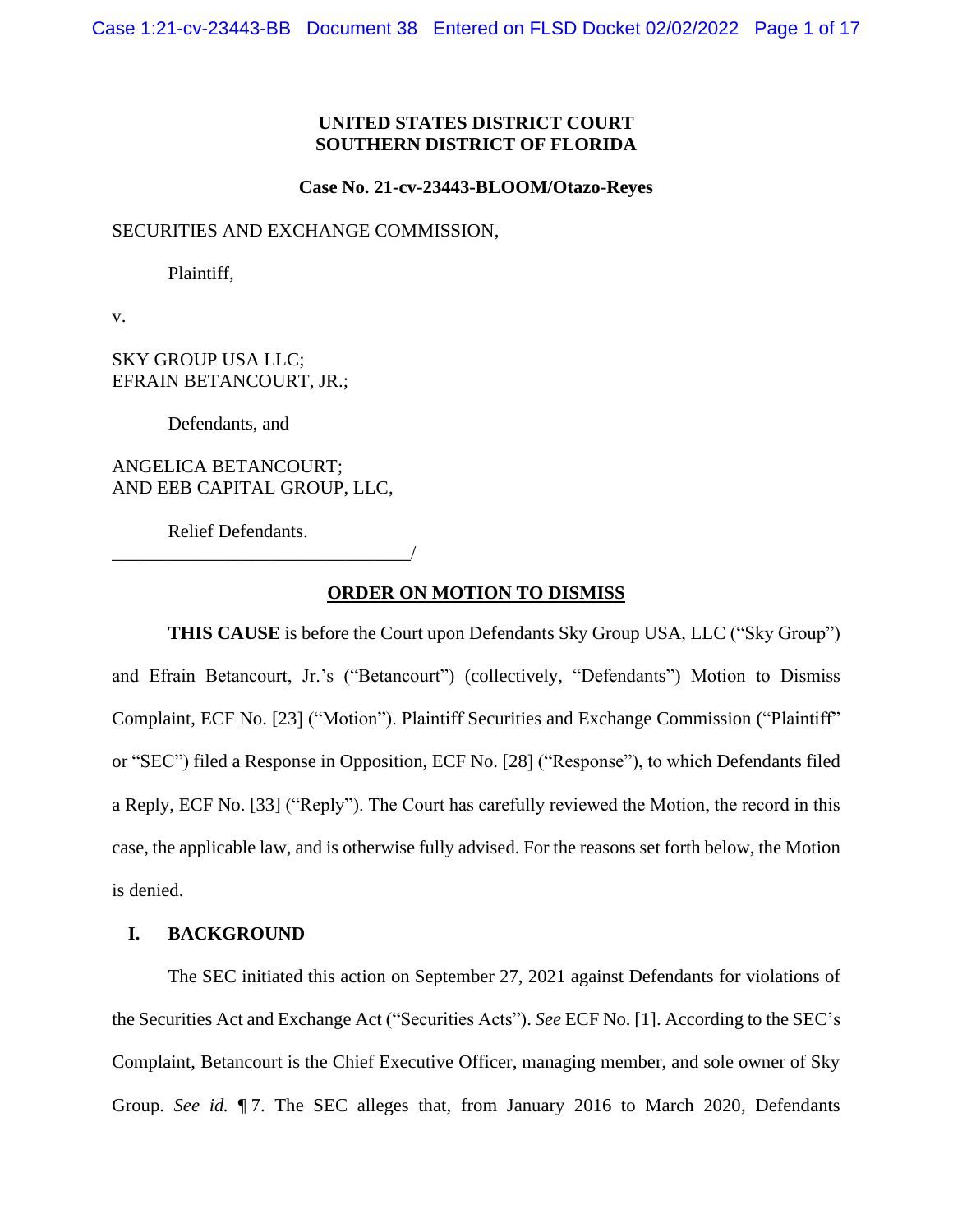fraudulently raised more than \$66 million from at least 505 investors by promising to use the investments to finance Sky Group's business of offering short-term "payday" loans to consumer borrowers. *Id.* at ¶¶ 1-2. The investors signed an instrument called a "Loan Agreement and Promissory Note" ("Note") in which the investors agreed to provide Sky Group funds in return for interest payments each month and the principal after one year. *Id.* ¶ 17. Defendants used significant portions of investor funds for purposes other than financing payday loans. *Id.* at ¶¶ 18-19. Specifically, Defendants used the funds for business operations, sales agent commissions, personal expenses for Betancourt, and Ponzi-like repayments to earlier investors. *Id.* at ¶¶ 19-20. Defendants only used approximately twenty (20) percent of the funds for payday loans. *Id.* ¶ 20.

On December 10, 2021, Defendants filed the instant Motion to Dismiss pursuant to Rule 12(b)(1). *See* ECF No. [23]. Defendants contend that the Court lacks subject matter jurisdiction because the Notes bear a "family resemblance" to instruments that the Supreme Court has exempted from the Securities Acts. *See id.* at 4-5 (citing *Reves v. Ernst & Young,* 494 U.S. 56 (1990)). On December 23, 2021, the SEC filed its Response, arguing that the Court has subject matter jurisdiction because the Notes do not bear a "family resemblance" to the exempted instruments. *See generally* ECF No. [28]. SEC further argues that the Court has subject matter jurisdiction under the *Howey* test set forth in *SEC v. W.J. Howey Co.*, 328 U.S. 293, 298-99 (1946). *See id* at 16-17*.* On January 7, 2022, Defendants' Reply followed. *See generally* ECF No. [33].

#### **II. LEGAL STANDARD**

A Rule 12(b)(1) motion challenges the district court's subject matter jurisdiction and takes one of two forms: a "facial attack" or a "factual attack." *McElmurray v. Consol. Gov't of Augusta-Richmond Cnty.*, 501 F.3d 1244, 1251 (11th Cir. 2007). "A 'facial attack' on the complaint 'require[s] the court merely to look and see if [the] plaintiff has sufficiently alleged a basis of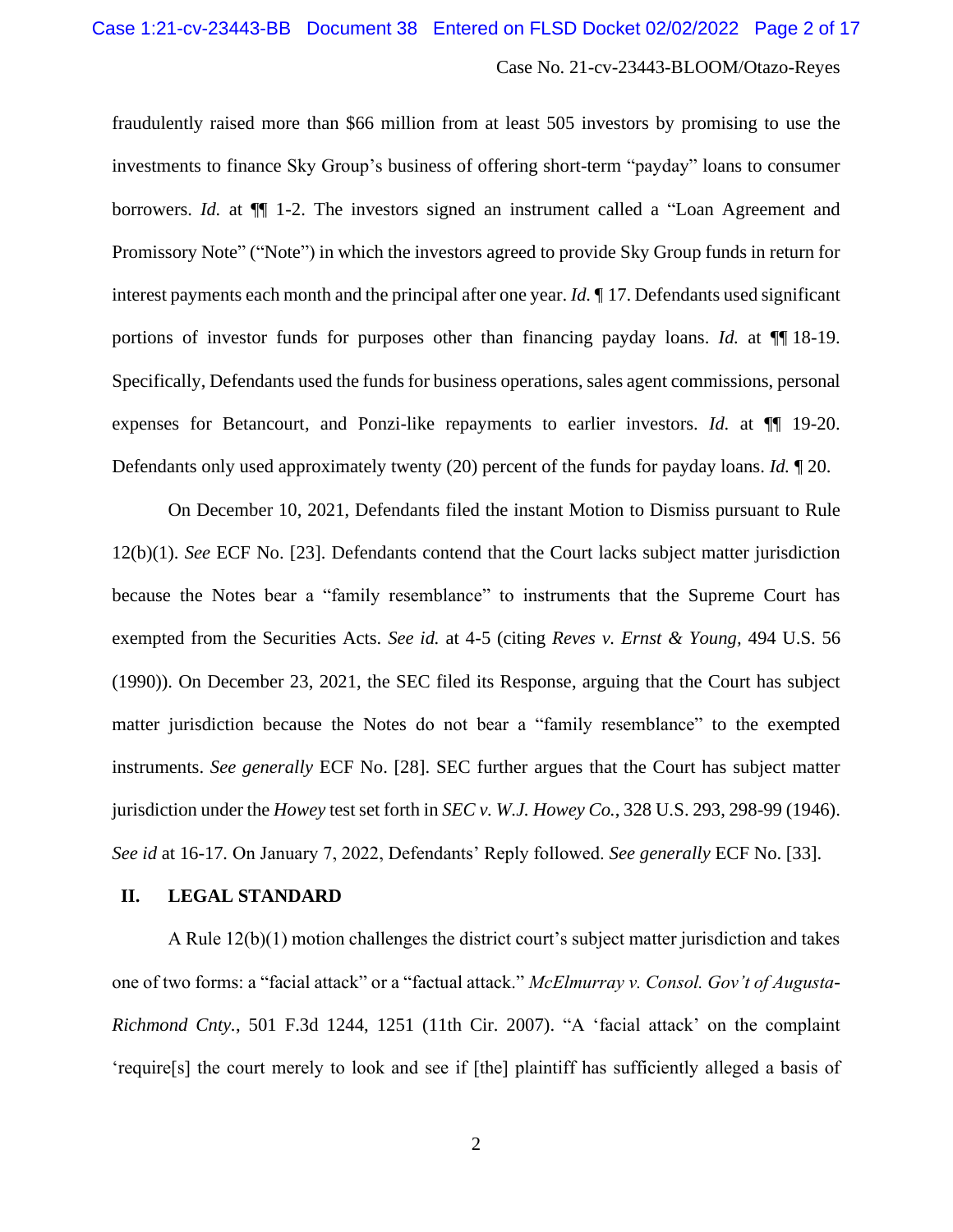subject matter jurisdiction, and the allegations in his complaint are taken as true for the purposes of the motion.'" *McElmurray*, 501 F.3d at 1251 (quoting *Lawrence v. Dunbar,* 919 F.2d 1525, 1529 (11th Cir. 1990)). "A 'factual attack,' on the other hand, challenges the existence of subject matter jurisdiction based on matters outside the pleadings." *Kuhlman v. United States*, 822 F. Supp. 2d 1255, 1256-57 (M.D. Fla. 2011) (citing *Lawrence,* 919 F.2d at 1529); *see Stalley ex rel. U.S. v. Orlando Reg'l Healthcare Sys., Inc.*, 524 F.3d 1229, 1233 (11th Cir. 2008) ("By contrast, a factual attack on a complaint challenges the existence of subject matter jurisdiction using material extrinsic from the pleadings, such as affidavits or testimony.").

Therefore, "[i]n assessing the propriety of a motion for dismissal under Fed. R. Civ. P. 12(b)(1), a district court is not limited to an inquiry into undisputed facts; it may hear conflicting evidence and decide for itself the factual issues that determine jurisdiction." *Colonial Pipeline Co. v. Collins*, 921 F.2d 1237, 1243 (11th Cir. 1991). Further, "[w]hen a defendant properly challenges subject matter jurisdiction under Rule 12(b)(1), the district court is free to independently weigh facts, and 'may proceed as it never could under Rule 12(b)(6) or Fed. R. Civ. P. 56.'" *Turcios v. Delicias Hispanas Corp.,* 275 F. App'x 879, 880 (11th Cir. 2008) (quoting *Morrison v. Amway Corp.,* 323 F.3d 920, 925 (11th Cir. 2003)). "In short, no presumptive truthfulness attaches to plaintiff's allegations, and the existence of disputed material facts will not preclude the trial court from evaluating for itself the merits of the jurisdictional issue." *Morrison*, 323 F.3d at 925 (quoting *Lawrence*, 919 F.2d at 1529).

However, a court may independently weigh facts and find that it lacks subject matter jurisdiction only "if the facts necessary to sustain jurisdiction *do not implicate the merits of plaintiff's cause of action.*" *Morrison*, 323 F.3d at 925 (citation omitted) (emphasis in original). When a jurisdictional challenge implicates the merits of plaintiff's claim, the court must "find that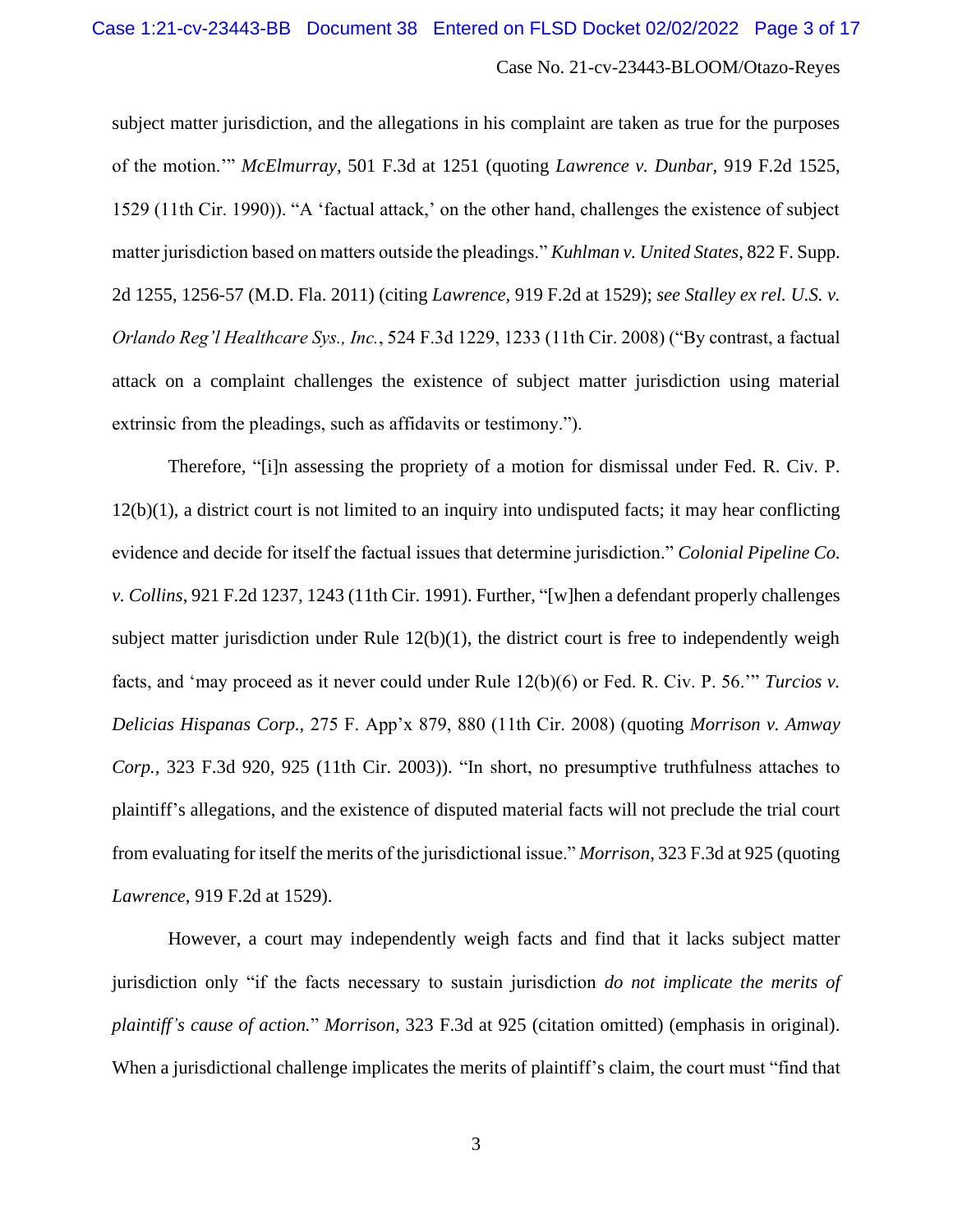jurisdiction exists and deal with the objection as a direct attack on the merits of the plaintiff's case." *Id.* (citations omitted). According to the Eleventh Circuit, this ensures "a greater level of protection for the plaintiff who in truth is facing a challenge to the validity of his claim: the defendant is forced to proceed under Rule 12(b)(6) . . . or Rule 56 . . . both of which place great restrictions on the district court's discretion." *Id.* (citations omitted) (alterations in original); *see also SEC v. LeCroy*, No. 2:09-CV-2238-AKK, 2010 WL 11565305, at \*2 (N.D. Ala. Aug. 4, 2010).

#### **III. DISCUSSION**

#### **a. Standard for Evaluating Subject Matter Jurisdiction**

The Court must first determine the standard of review for the instant Motion. *See* ECF No. [23] at 2. Defendants argue that the Court should consider matters outside the pleadings and that no presumptive "truthfulness" attaches to the SEC's factual allegations. *Id.* at 2-3 (quoting *Lawrence*, 919 F.2d at 1529). The SEC claims that Defendants are making a factual, rather than a facial, challenge to the Court's subject matter jurisdiction, and the SEC may therefore introduce additional facts. *See* ECF No. [28] at 2. The SEC further argues that factual disputes should be resolved in favor of the SEC as they would be under a summary judgment motion. *See id.*  Defendants reply that the SEC's argument is mistaken because although Defendants make a factual challenge – thus allowing the Court to consider extrinsic evidence – the Court should not resolve factual disputes in the SEC's favor. *See* ECF No. [33] at 2-3. According to the Reply, "Defendants have not challenged the merits of the Commission's claims in their Motion, but have challenged 'the trial court's jurisdiction—its very power to hear the case.'" ECF No. [33] at 3 (quoting *Morrison*, 323 F.3d at 925). Because Defendants do not challenge the merits of the SEC's claims, Defendants contend that the Court should not resolve factual disputes in the SEC's favor. *See id.*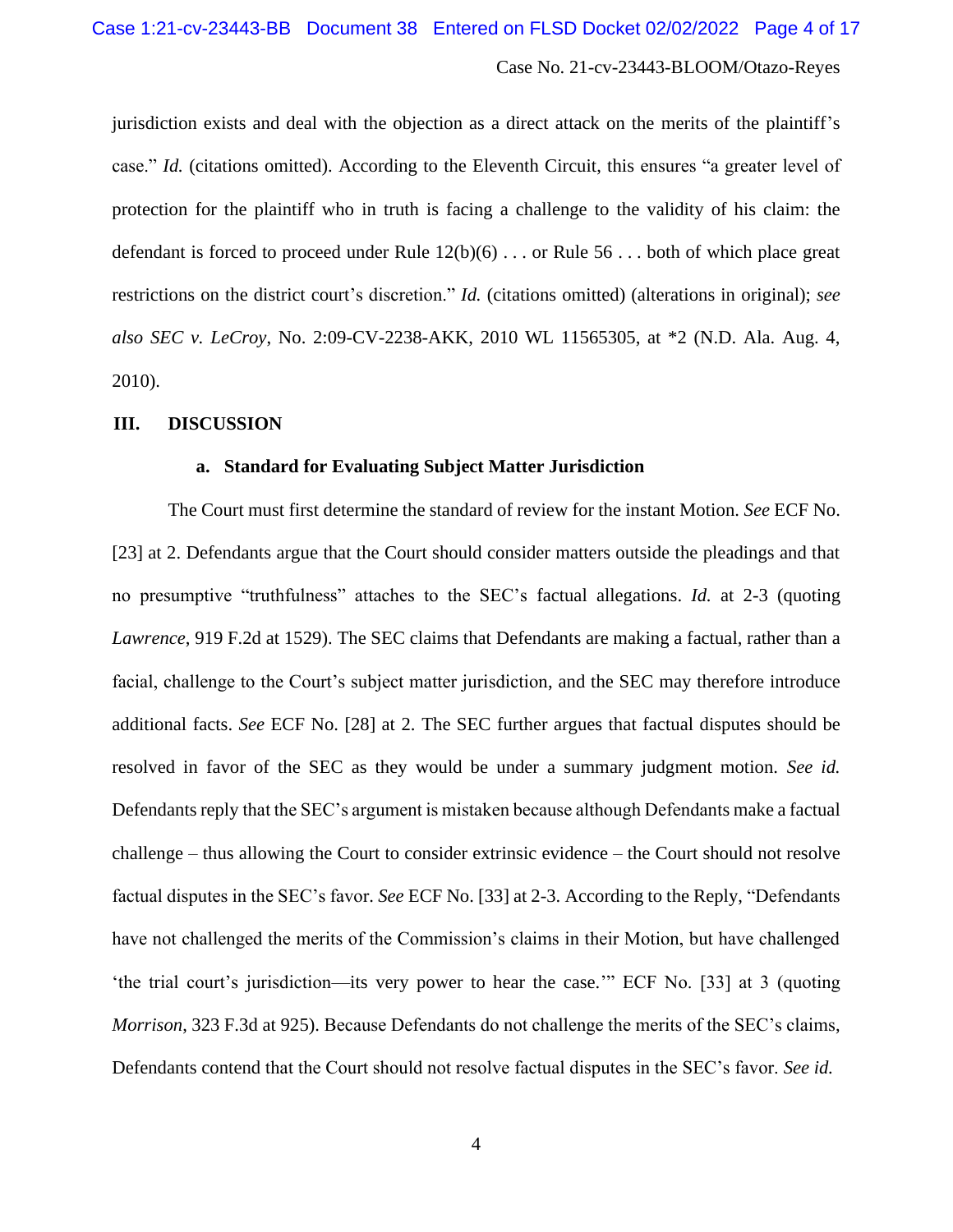As an initial matter, the Court agrees with both Parties that Defendants raise a factual challenge to subject matter jurisdiction. As a result, the Court can consider extrinsic evidence in addressing the Motion. *See Kuhlman*, 822 F. Supp. 2d at 1256-57 (citing *Lawrence,* 919 F.2d at 1529); *Stalley*, 524 F.3d 1229, 1233 (11th Cir. 2008). The Court must next address whether factual disputes should be resolved in the SEC's favor as the SEC argues or if the SEC's factual allegations should be not entitled to a presumption of truthfulness, as Defendants argue.

As stated above, a court may independently weigh facts and find that it lacks subject matter jurisdiction only "if the facts necessary to sustain jurisdiction *do not implicate the merits of plaintiff's cause of action.*" *Morrison*, 323 F.3d at 925 (citation omitted) (emphasis in original). When a jurisdictional challenge implicates the merits of the plaintiff's claim, the court must "find" that jurisdiction exists and deal with the objection as a direct attack on the merits of the plaintiff's case." *Id.* (citations omitted). According to the Eleventh Circuit, "jurisdiction becomes intertwined with the merits of a cause of action when a statute provides the basis for both the subject matter jurisdiction of the federal court and the plaintiff's substantive claim for relief." *Morrison*, 323 F.3d 920, 926 (11th Cir. 2003) (internal quotation marks and citation omitted). In regard to a jurisdictional challenge based on the word "security" under the Securities Acts, the Fifth Circuit in a pre-*Bonner* decision "specifically held that the definition of the term 'security' in the context of a suit based on the federal securities laws may reach the merits of the case." *LeCroy*, 2010 WL 11565305, at \*4 (citing *Williamson v. Tucker*, 645 F.2d 404, 416 (5th Cir. May 20, 1981)). 1 In *Williamson* the Fifth Circuit held that "it is clear that the jurisdictional issue reaches the merits of the plaintiffs' case; if the [notes at issue] are not securities, there is not only no federal jurisdiction to hear the case but also no federal cause of action on the stated facts." 645 F.2d at 416*.*

<sup>1</sup> Pursuant to *Bonner v. City of Prichard*, 661 F.2d 1206, 1209 (11th Cir. 1981), opinions of the Fifth Circuit issued prior to October 1, 1981, are binding precedent in the Eleventh Circuit.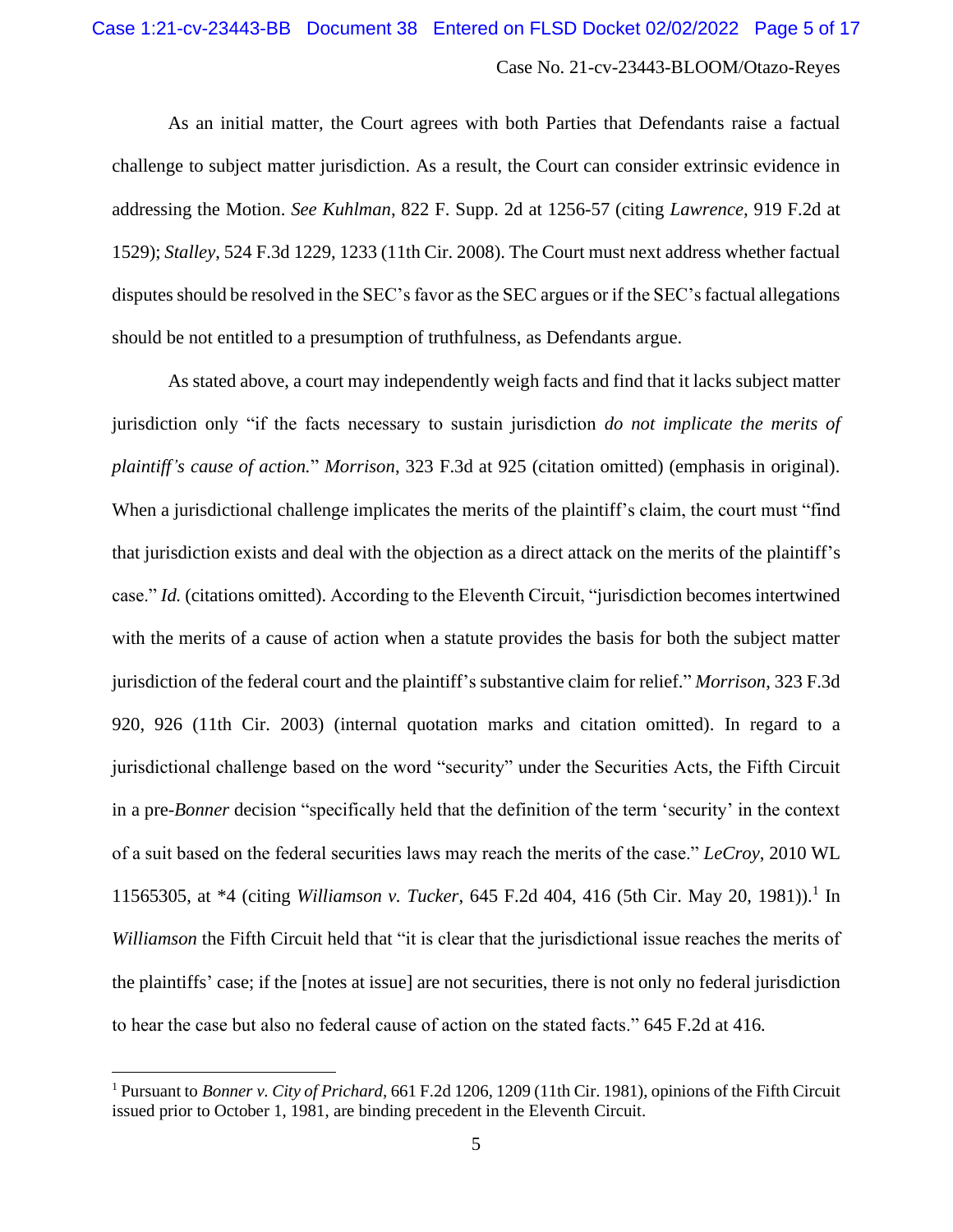In this case, Defendants' argument rests on their contention that the SEC lacks the authority to prosecute them under the Securities Acts because the Notes are not securities. *See* ECF No. [23] at 4. This argument reaches the merits of the SEC's case because, as in *Morrison*, "if the [Notes] are not securities, there is not only no federal jurisdiction to hear the case but also no federal cause of action on the stated facts." *Williamson*, 645 F.2d at 416. Therefore, the Motion should be analyzed as a Rule 12(b)(6) or Rule 56 challenge. *See Morrison*, 323 F.3d at 925. Either way, the Court must view factual disputes in the light most favorable to the non-movant, namely the SEC. *See LeCroy*, 2010 WL 11565305, at \*4. As such, the Court relies on extrinsic evidence presented by both Parties, views the factual allegations in the light most favorable to the SEC, and draws all reasonable inferences in favor of the SEC. *See Lewis v. City of Union City, Ga.*, 934 F.3d 1169, 1179 (11th Cir. 2019). 2

#### **b. Status of the Notes**

The Court next addresses whether the Notes are securities under the Securities Acts. Defendants argue that the Notes bear a "family resemblance" to the categories of notes that are not securities. *See* ECF No. [23] at 4. The SEC counters that the Notes do not fall within the categories

<sup>&</sup>lt;sup>2</sup> The Court concludes this subsection by noting that in all four of the cases cited by Defendants on this issue, the courts addressed the defendants' Rule 12(b)(1) challenge by drawing factual allegations and possible inferences in favor of the plaintiffs, undermining Defendants' argument that this Court should give the SEC's allegations no presumption of truthfulness. *See Meridian Software Funding, Inc. v. Pansophic Sys., Inc.*, No. 91 C 6055, 1992 WL 107310, at \*2 (N.D. Ill. May 14, 1992) ("When dealing with a motion to dismiss, the court assumes the truth of all well-pled factual allegations and make all possible inferences in favor of the plaintiff."); *Tannebaum v. Clark*, No. 88 C 7312, 1991 WL 39671, at \*1 (N.D. Ill. Mar. 18, 1991) ("As in all motions to dismiss, the allegations of the complaint are taken as true along with all reasonable inferences therefrom in the light most favorable to the plaintiff."); *Roer v. Oxbridge Inc.*, 198 F. Supp. 2d 212, 221 (E.D.N.Y. 2001) ("A district court should grant a motion to dismiss under Fed. R. Civ. P. 12(b)(6) for failure to state a claim only if "it is clear that no relief could be granted under any set of facts that could be proved consistent with the allegations. . . . It is within this framework that the Court addresses the present [12(b)(1) and 12(b)(6)] motion."); *BRS Assocs., L.P. v. Dansker*, 246 B.R. 755, 764 (S.D.N.Y. 2000) (appearing to apply the Rule 12(b)(6) standard to address the Rule 12(b)(1) motion).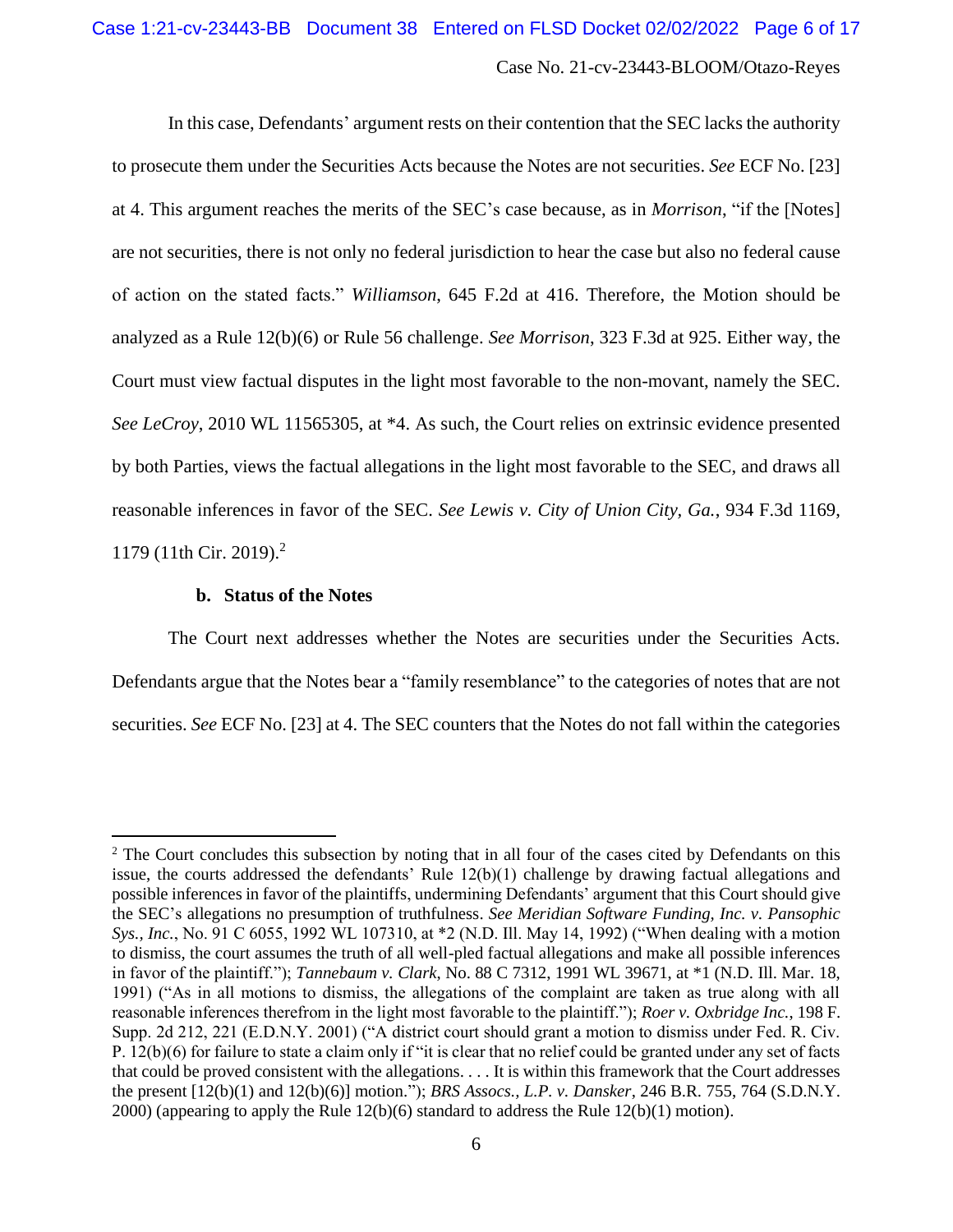of notes that are not securities and do not bear a "family resemblance" to the exempted notes. *See* 

ECF No. [28] at 8-14.

In *Reves,* the Supreme Court set forth the proper approach to ascertain whether a note is a

security under the Securities Acts. 494 U.S. 56, 64-65 (1990). The Supreme Court adopted the

"family resemblance" test, under which:

[a] note is presumed to be a 'security,' and that presumption may be rebutted only by a showing that the note bears a strong resemblance (in terms of the four factors we have identified) to one of the enumerated categories of instrument[s] [identified by the Second Circuit in the case of *Exchange Nat'l Bank of Chicago v. Touche Ross & Co.,* 544 F.2d 1126, 1137 (2d Cir. 1976)].

*Reves*, 494 U.S. at 67. The categories of instruments enumerated by the Second Circuit which are

*not* securities include:

the note delivered in consumer financing, the note secured by a mortgage on a home, the short-term note secured by a lien on a small business or some of its assets, the note evidencing a 'character' loan to a bank customer, short-term notes secured by an assignment of accounts receivable, or a note which simply formalizes an open-account debt incurred in the ordinary course of business (particularly if, as in the case of the customer of a broker, it is collateralized)[, and] . . . notes evidencing loans by commercial banks for current operations.

*Id.* at 65 (quoting *Exch. Nat. Bank of Chi. v. Touche Ross & Co.*, 544 F.2d 1126, 1137 (2d Cir.

1976) and *Chemical Bank v. Arthur Andersen & Co.,* 726 F.2d 930, 939 (2d Cir. 1984)).

The Supreme Court has set forth four factors to determine whether an instrument bears a strong resemblance to the notes on the list: (1) the motivation that would prompt a reasonable seller and buyer to enter into the transaction; (2) the distribution plan of the instrument; (3) the reasonable expectations of the investing public; and (4) the existence of another regulatory scheme that significantly reduces the risk of the instrument. *Reves*, 494 U.S. at 66-67. The Supreme Court instructed that if the application of *Reves*' four factors "leads to the conclusion that an instrument is not sufficiently similar to an item on the list," the analyzing court must then decide "whether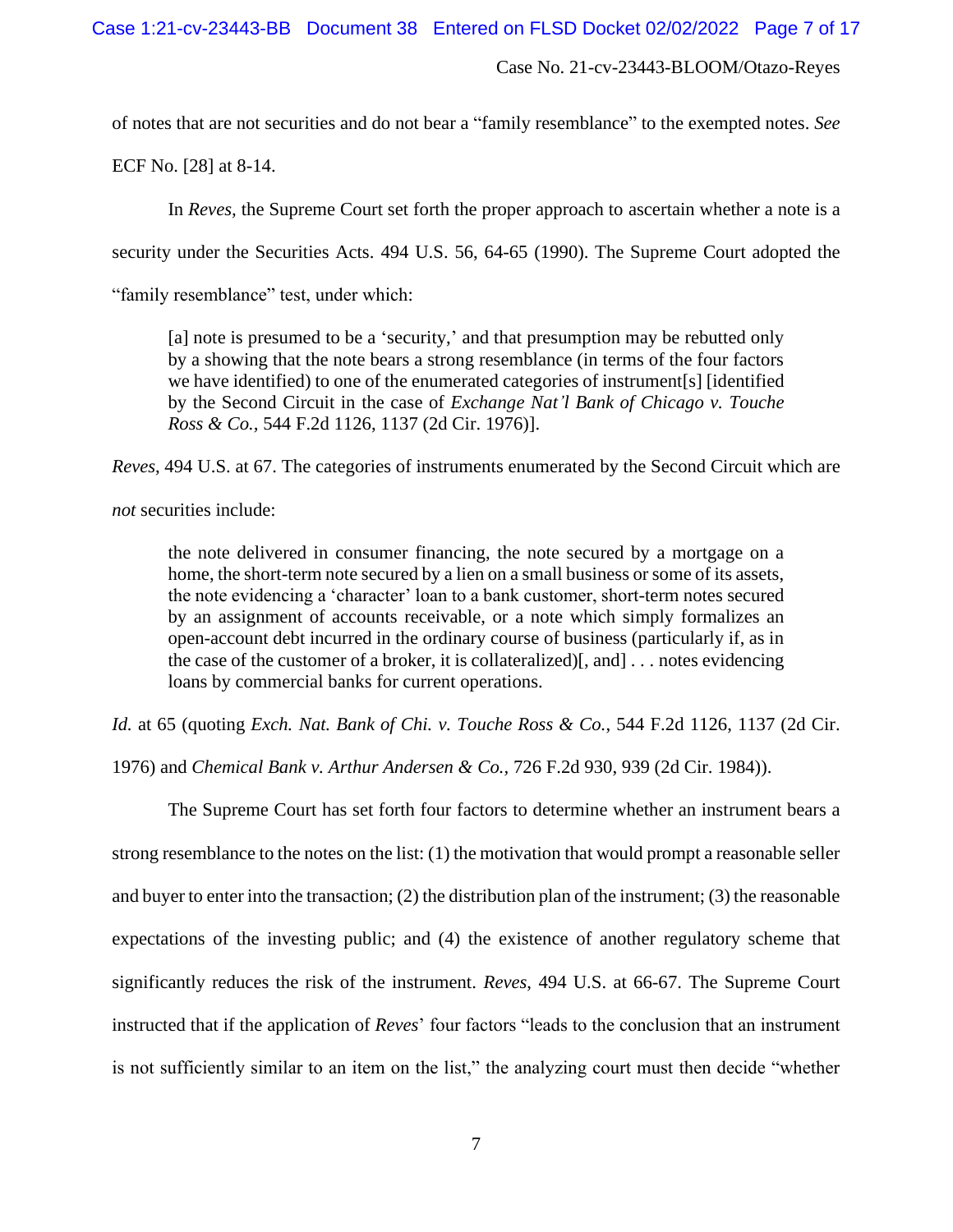#### Case 1:21-cv-23443-BB Document 38 Entered on FLSD Docket 02/02/2022 Page 8 of 17

# Case No. 21-cv-23443-BLOOM/Otazo-Reyes

another category should be added . . . by examining the same factors." *Id.* at 67. The Court in *Reves* conceived of this analysis as comprised of two separate steps, but "both inquiries involve the application of the same four-factor test, and so the two essentially collapse into a single inquiry." *SEC v. Wallenbrock*, 313 F.3d 532, 537 (9th Cir. 2002).

As a preliminary matter, neither Party meaningfully disputes that the Notes do not fall within the expressly enumerated categories of exempted notes. *See* ECF No. [28] at 9. The material issue is whether the Notes have a "family resemblance" to any of the notes that are not securities. Therefore, the Court proceeds to apply the four-factor test.

#### *i. Motivations of the Sellers and Buyers*

The Court first examines the motivations of the Defendants and the investors. *Reves,* 494 U.S. at 66. "If the seller's purpose is to raise money for the general use of a business enterprise or to finance substantial investments and the buyer is interested primarily in the profit the note is expected to generate, the instrument is likely to be a 'security.'" *Id.* On the other hand, "[i]f the note is exchanged to facilitate the purchase and sale of a minor asset or consumer good, to correct for the seller's cash-flow difficulties, or to advance some other commercial or consumer purpose, . . . the note is less sensibly described as a 'security.'" *Id.*

Here, Defendants concede that "each lender was likely motivated by interest that the [] Notes would generate." ECF No. [23] at 6. Therefore, the remaining question is whether Defendants' purpose was to raise money for the general use of a business enterprise. Defendants argue, based on the express terms of the Notes, that their primary purpose for selling the Notes was not for Sky Group's general use but for "portfolio financing and associated cost[s]" or financing "payday loans." *Id.* at 6 (citing ECF No. [23-1] at 4), 6, n.3 (citing ECF No. [1] ¶¶ 2, 16, 20-25, 27-28, 30-31). The SEC argues that Defendants' motivation for selling the Notes was to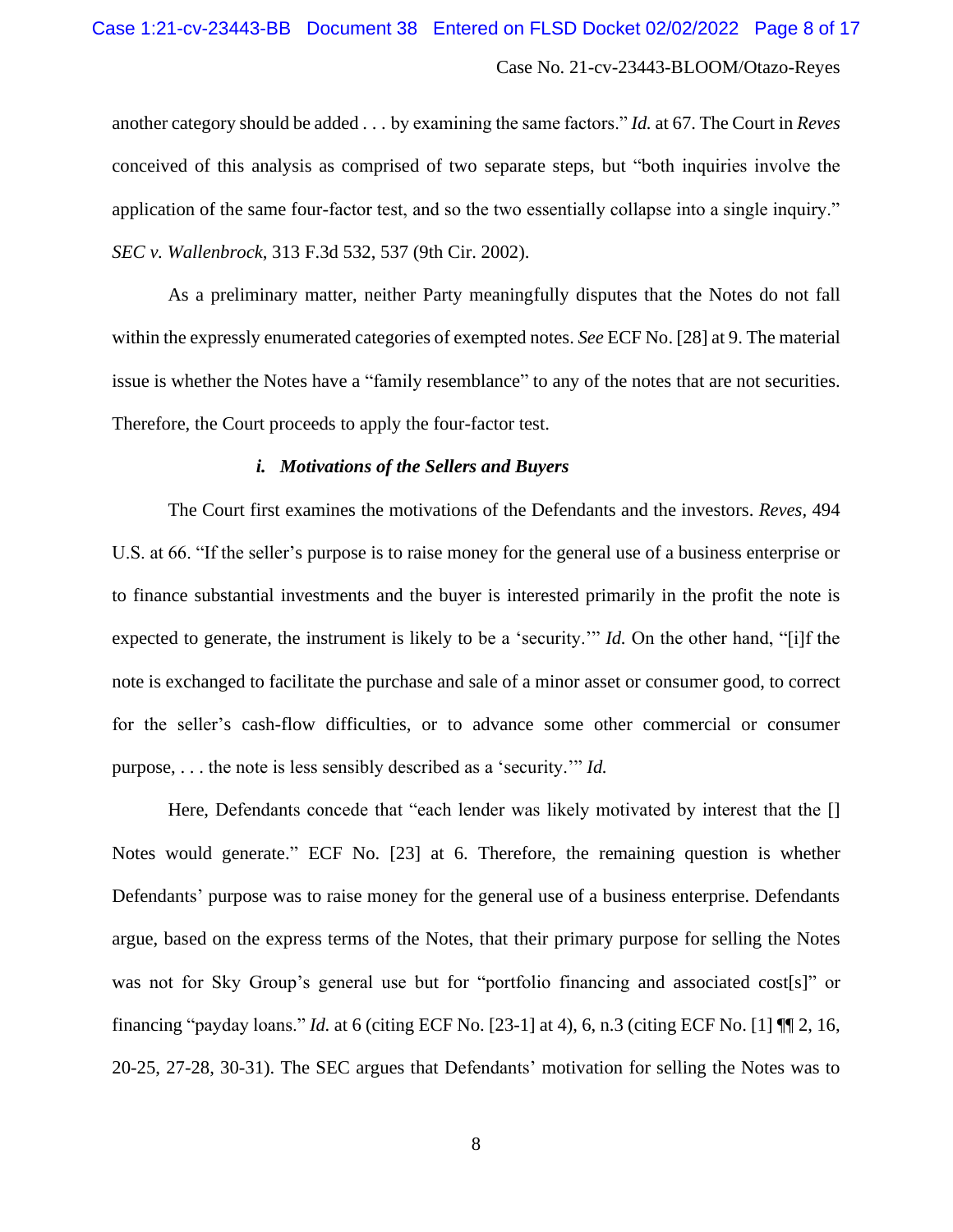#### Case 1:21-cv-23443-BB Document 38 Entered on FLSD Docket 02/02/2022 Page 9 of 17

# Case No. 21-cv-23443-BLOOM/Otazo-Reyes

raise money for general use. *See* ECF No. [28] at 11. In support of its argument, the SEC claims that the unrebutted allegations – that Defendants pooled the investments, spent the funds as they saw fit, and used only twenty (20) percent of the funds for payday loans – establish Defendants' intent to use the funds for general use irrespective of the terms of the Notes. *See id*.

The Court agrees with the SEC. Although Defendants may have persuaded the investors to invest by promising to use the funds for the specific purpose of financing payday loans, the SEC adequately alleges that Defendants used the funds for general use and spent only a small portion of the funds to finance payday loans. *See* ECF No. [1] ¶ 20. The Court is bound to look beyond the terms of the Notes and consider the economic realities of the transactions. *See SEC v. Complete Bus. Sols. Grp., Inc*., 538 F. Supp. 3d 1309, 1323 (S.D. Fla. 2021) ("*Reves* emphasizes that the [family resemblance] test is designed to focus on the economic realities of the transaction and not elevate form over substance." (quoting *Reves*, 494 U.S. at 61-62) (internal quotation marks omitted)). As such, considering the economic realities of the transactions, viewing the facts in the light most favorable to the SEC, and drawing all reasonable inferences in favor of the SEC, it is evident that Defendants were motivated to raise money for general use, not solely for payday loans.

Further, as the SEC correctly notes, the two cases that Defendants cite do not advance Defendants' argument on this matter. *See* ECF No. [28] at 12, n.3. In *Holloway v. Peat Marwick Mitchell & Co.*, 900 F.2d 1485, 1488, n.1 (10th Cir. 1990), the court held that the use of proceeds to buy specific assets or services, rather than general financing, indicated that the note was not for general use. In this case, however, the investments were used for general financing as noted above. In *Eagle Trim, Inc. v. Eagle-Picher Indus. Inc.,* 205 F. Supp. 2d 746, 751 (E.D. Mich. 2002), the court determined that a mortgage note executed to finance a specific asset was not a security. The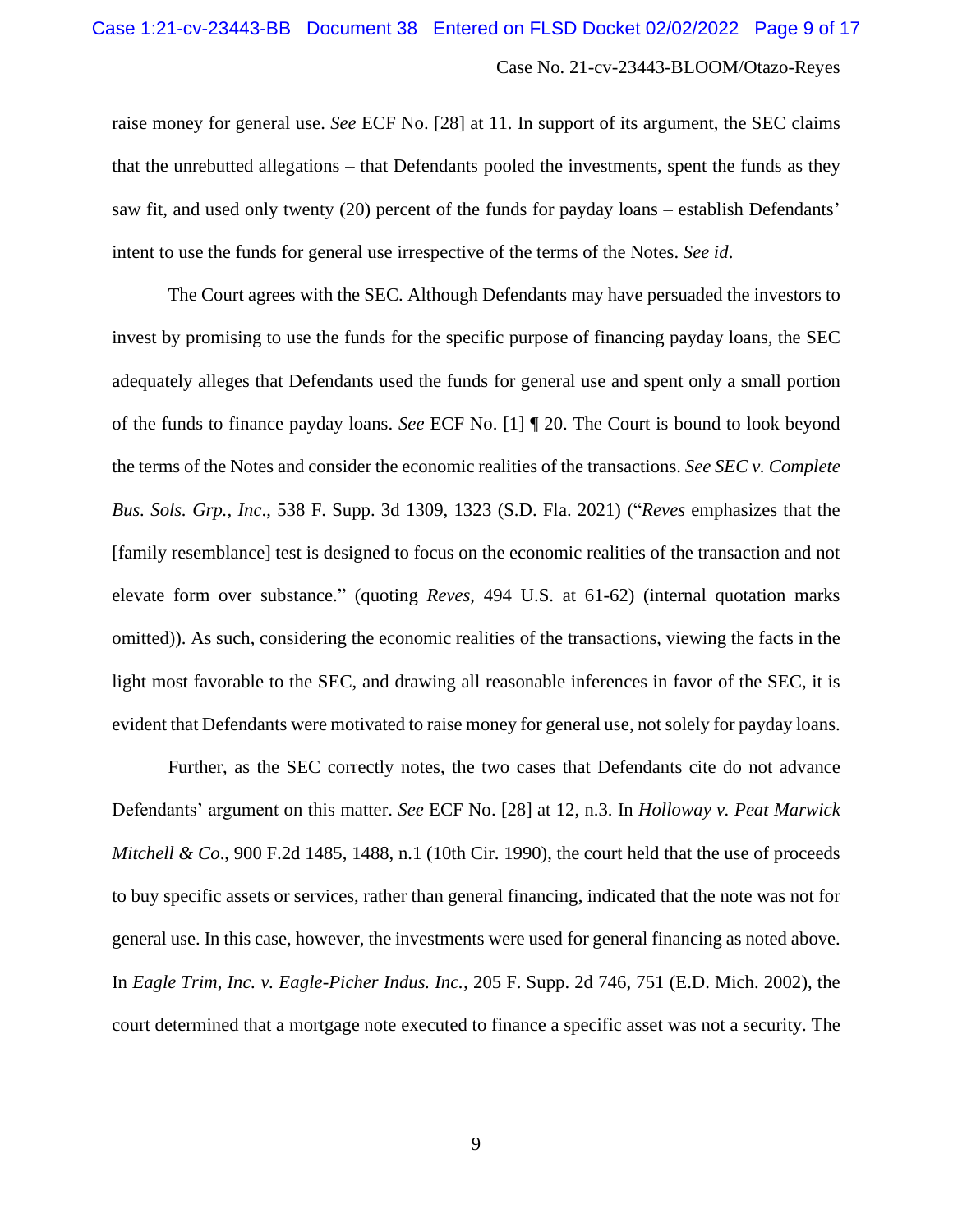instant case does not involve a mortgage note, and the investments were not used to finance a specific asset. Thus, the first factor weighs in favor of the Notes being securities.

#### *ii. Distribution Plan*

The second factor requires that the Court consider whether there was "common trading for speculation or investment." *Reves,* 494 U.S. at 66. The offer and sale of the Notes to a "broad segment of the public" are sufficient to establish this factor. *Id.* at 68. "Importantly, an 'evident interest in widening the scope of distribution,' combined with the 'broad availability of the notes' can tip this factor 'strongly in favor' of classifying the note as a security." *SEC v. Thompson*, 732 F.3d 1151, 1164 (10th Cir. 2013) (quoting *Wallenbrock,* 313 F.3d at 539).

Defendants argue that the second *Reves* factor weighs in their favor because the Notes were not assignable and there was no secondary market for the Notes. *See* ECF No. [23] at 7. The SEC concedes that although some courts consider the existence of a secondary market, *see* ECF No. [28] at 13, n.4, the Court should look to the large number of investors, *see id.* at 12-13. The SEC cites several cases in which courts have examined the number of investors and the wide availability of notes. *See id.* at 12-13 (citing *Wright v. Downs*, 972 F.2d 350, 1992 WL 168104 at \*3 (6th Cir. July 17, 1992) (holding that notes sold to 200 investors constituted a broad segment); *Thompson*, 732 F.3d at 1165 (noting that seller "sought to expand its distribution to anyone interested who had \$100,000 to invest . . . and made its instruments available to anyone willing to pay"); *SEC v*. *Levin*, Case No. 12-cv-21917, 2014 WL 11878357 at \*10 (S.D. Fla. Oct. 6, 2014) ("that the notes were sold to a number of investors in different states indicates that the notes are securities")).

The Court agrees with the SEC. The Complaint alleges that Defendants sold the Notes to at least 505 investors from 18 U.S. states and 19 different countries. *See* ECF No. [1] ¶¶ 1, 14. The total amount invested exceeded \$66 million. *See id.* ¶ 1. Sky Group hired a network of external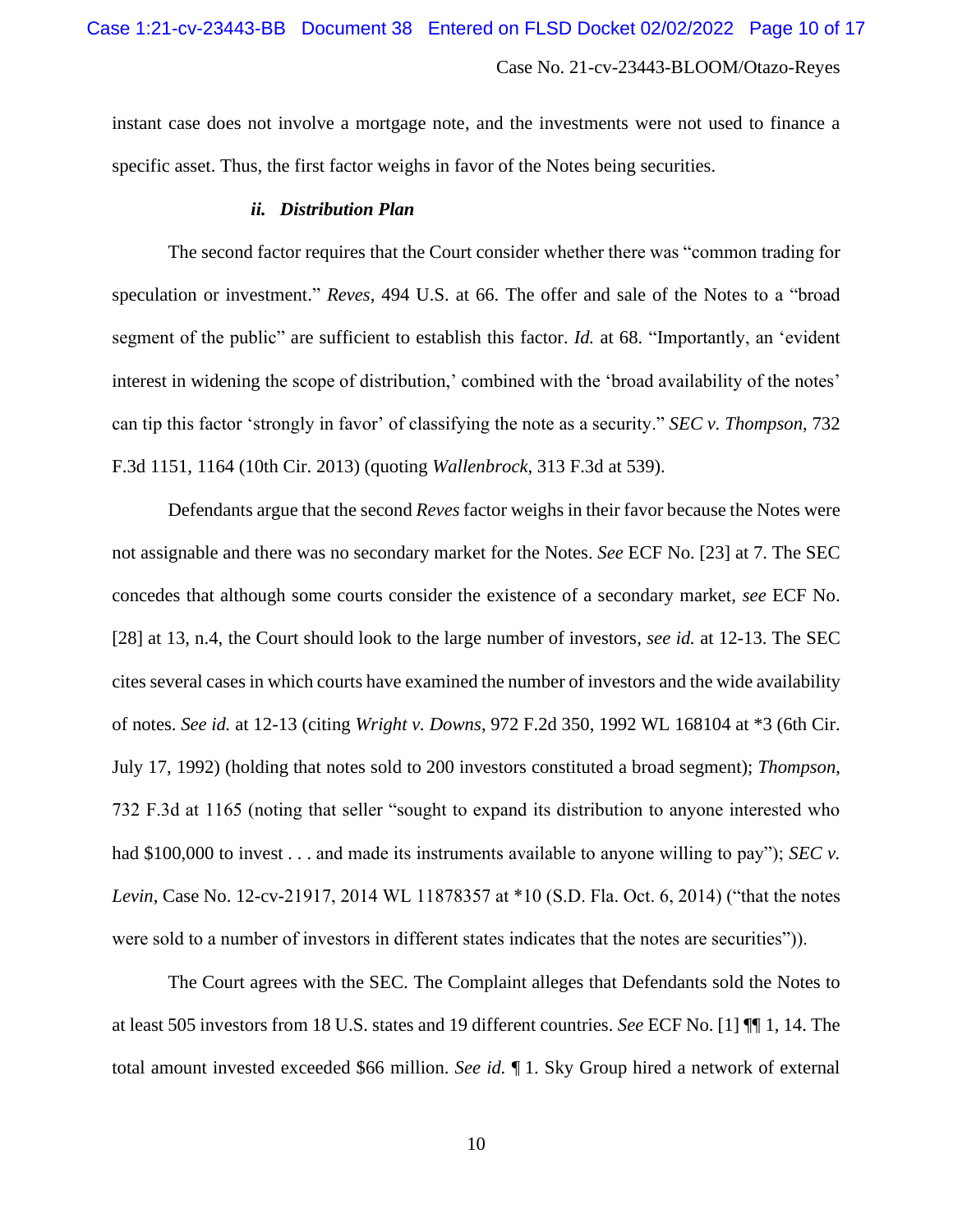sales agents to solicit investments. *See id.* ¶ 15. Further, the Complaint alleges that although many of the investors were Venezuelan-Americans, "the investment was not limited to Venezuelan-Americans or South Florida." *Id.*  $\P$  14. According to the Complaint, "[t]here was no requirement that Sky investors hail from any particular location or demonstrate any particular level of income, wealth, or investment sophistication." *Id.* Plainly, the Notes were offered and sold to a broad segment of the public. *See, e.g.*, *SEC v. R.G. Reynolds Enterprises, Inc.*, 952 F.2d 1125, 1128 (9th Cir. 1991) (notes sold to 148 investors in several states were offered to a broad segment of the public); *Wallenbrock*, 313 F.3d at 539 (notes held by over 1,000 investors in at least 25 states constituted broad availability); *Wright*, 972 F.2d at 1992; *Levin*, No2014 WL 11878357, at \*10. As such, the SEC's allegations establish that there was "common trading for speculation or investment."<sup>3</sup>

In addition, the inability to assign the Notes and the consequent lack of a secondary market are not dispositive for the Court's analysis on the second *Reves* factor. One case cited by Defendants affirmed a lower court's decision that the lack of a secondary market should not be dispositive. *See* ECF No. [23] at 7. "The absence of a secondary market for these instruments is not significant since secondary markets do not exist for certain known securities, such as

<sup>&</sup>lt;sup>3</sup> Given the weight of authority cited above, the Court is not persuaded by Defendants' argument that the number of buyers is not a significant factor. Defendants rely on *SEC v. Global Telecom Services, LLC*, 325 F. Supp. 2d 94 (D. Conn. 2004), and *Glazer v. Abercrombie & Kent, Inc*., No. 07 C 2284, 2009 WL 3060269, \*8 (N.D. Ill. Sept. 22, 2009), for their unavailing contention. *See* ECF No. [23] at 7. Although the court in *Global Telecom Services* determined that the lack of broad sales was not a "dispositive" factor, the court did not state that broad sales could not be a significant factor. 325 F. Supp. 2d at 114. As noted above, the large number of investors is a significant factor in this case, and the number of investors combined with a distribution plan that made the Notes available to the general public weighs against Defendants' argument. Further, in *Glazer*, 2009 WL 3060269, the court determined that notes that were available to less than 400 investors with at least \$400,000 to invest were not broadly available to the public. *See Glazer*, 2009 WL 3060269, at \*8. Contrary to Defendants' representation of the case, the court in *Glazer* did not affirmatively state that the number of buyers was not significant. *See id.* Moreover, this case involves more than 505 investors and a wider distribution plan that apparently included anyone who had at least \$10,000 to invest. *See* ECF No. [1] ¶ 1.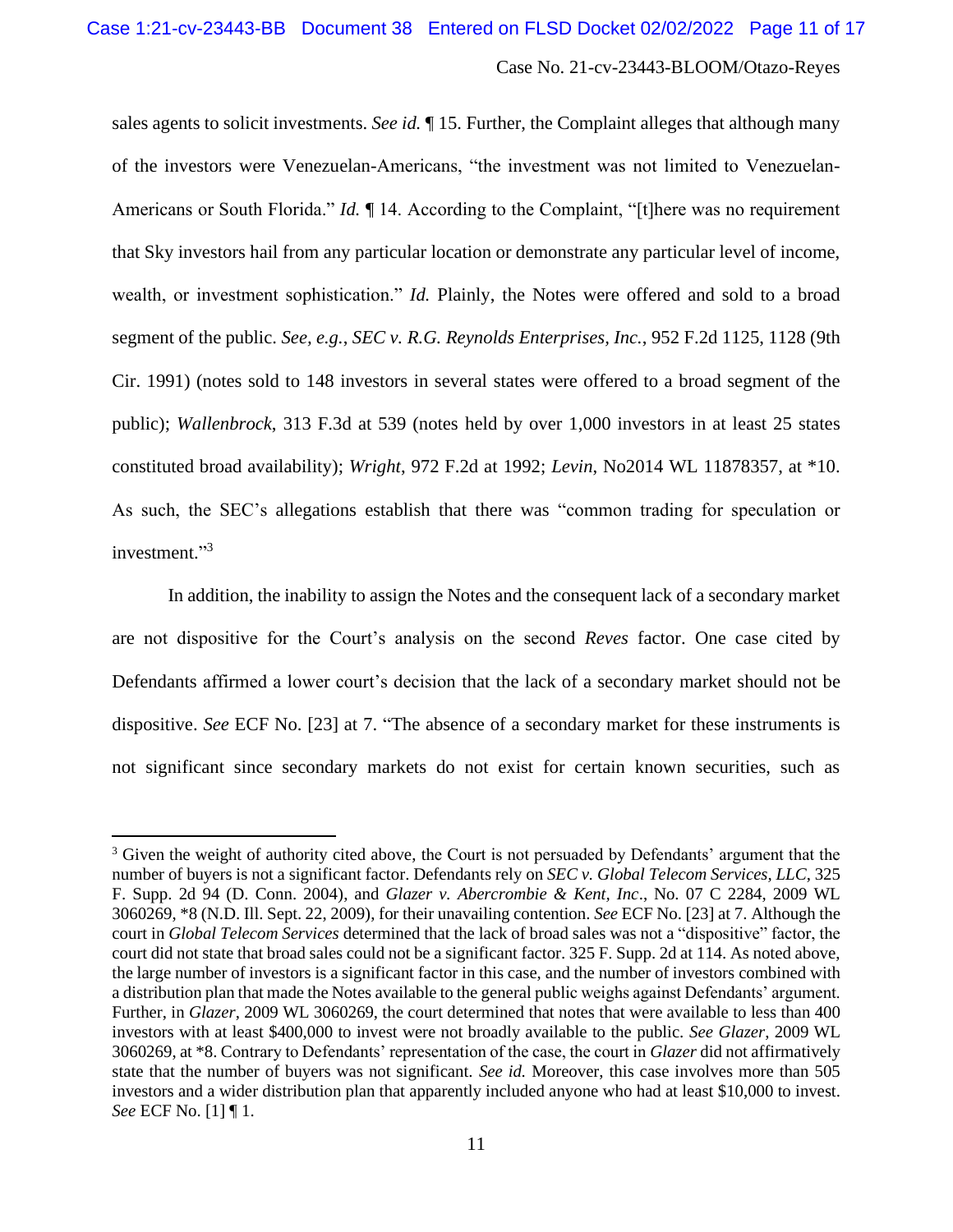commercial paper." *Banco Espanol de Credito v. Sec. Pac. Nat. Bank*, 763 F. Supp. 36, 43 (S.D.N.Y. 1991), *aff'd*, 973 F.2d 51 (2d Cir. 1992). Thus, irrespective of the lack of a secondary market, given the widespread offer and sale of the Notes, the second *Reves* factor weighs in favor of the Notes being securities.

#### *iii. Reasonable Expectations of the Investing Public*

Under the third factor, the Court must "examine the reasonable expectations of the investing public." *Reves,* 494 U.S. at 66. The Court must consider "instruments to be 'securities' on the basis of such public expectations, even where an economic analysis of the circumstances of the particular transaction might suggest that the instruments are not 'securities' as used in that transaction." *Id*. Where the notes are characterized by the seller as "investments" and there are no "countervailing factors" that would lead a reasonable person to question this characterization, "it would be reasonable for a prospective purchaser to take the [seller] at its word." *Id.* at 69.

Defendants argue that the investing public would not have expected the Notes to be investments because the Notes were never traded, did not contain any language suggesting that investors would be entitled to profits over the interest payments specified on the Notes, and referred to the buyer and seller as the "Lender" and "Borrower" suggesting that the Notes were loans. *See* ECF No. [23] at 8-9. Further, the Notes included acceleration clauses and collection costs clauses. *See id.* at 9. The SEC argues that a reasonable investor would have expected the Notes to be investments because the Defendants promised high interest payments and promoted the investment as a great way to generate income. *See* ECF No. [28] at 13.

The Court agrees with the SEC. According to the Complaint, Betancourt "pitched" the Notes as a "great opportunity for members of the Venezuelan immigrant community to generate investment income." ECF No. [1] ¶ 13. Further, the Complaint alleges that Betancourt represented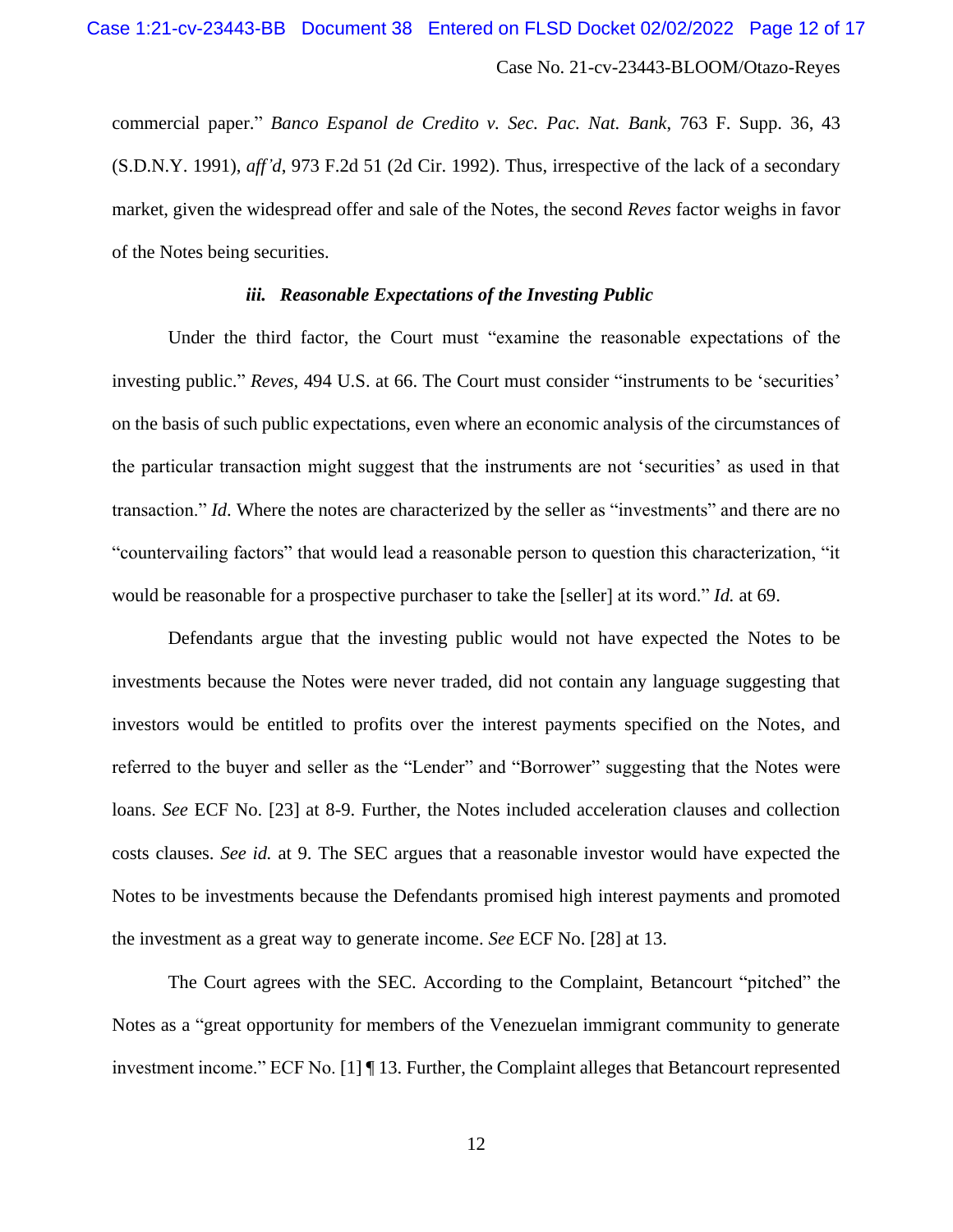to investors that their investments were protected by the profits Sky Group generated from the high interest rates charged to Sky Group's payday loan borrowers. *See id.* ¶ 25. Betancourt told investors that the Notes were "safe and secured or guaranteed." *See id.* ¶ 2. Based on these representations, the investing public could reasonably view the Notes as investments. *See SEC v. 1 Glob. Cap. LLC*, No. 18-CV-61991, 2019 WL 1670799, at \*6 (S.D. Fla. Feb. 8, 2019) (determining that the investing public could reasonably believe the notes in question were investments because there were advertised as being "safe"); *Honig v. Kornfeld*, 339 F. Supp. 3d 1323, 1336 (S.D. Fla. 2018) (determining that the notes were securities because of the advertised five (5) to eight (8) percent annual return, paid on a monthly basis, and representations that the offerings were low-risk, high-yield investments backed by high interest rate loans made to commercial borrowers); *Levin*, 2014 WL 11878357, at \*10 (determining that the notes were securities because they were advertised as a "low risk investment strategy" and investors were promised a high interest rate).

While Defendants argue that the Notes themselves contain language suggesting that the Notes are a loan as opposed to an investment, the Court is not persuaded. As noted above, the Supreme Court in *Reves* emphasized that the "family resemblance" test is designed to focus on the "economic realities" of the transaction and not to elevate form over substance. *Reves*, 494 U.S. at 61-62. The manner in which Defendants marketed the Notes to the broader public as a safe opportunity to generate investment income would lead the investing public to reasonably believe that the Notes were investments, not loans.

To the extent that Defendants cite *Eagle Trim,* 205 F. Supp. 2d 746, for the proposition that *Reves* determined that a "note" with high interest payments cannot be an investment similar to a stock, *see* ECF No. [33] at 6, the Court is not persuaded. The note in question in *Eagle Trim* was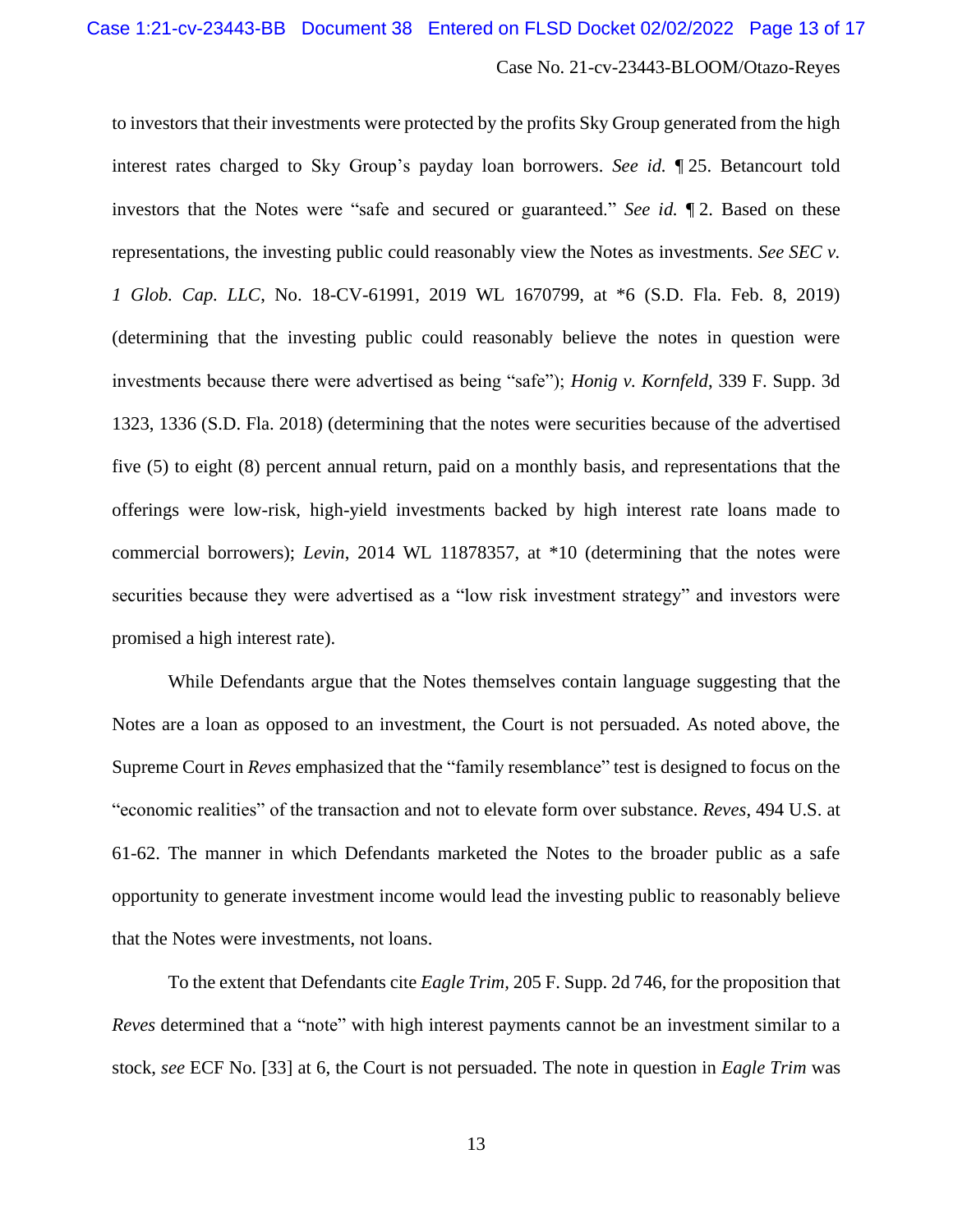a single mortgage note used in a "standard borrower/lender commercial setting," which is materially different from the hundreds of Notes at issue in this case. 205 F. Supp. 2d at 751. Further, in *Eagle Trim*, the court quoted *Reves*, by stating "[w]hile common stock is the quintessence of a security, and investors therefore justifiably assume that a sale of stock is covered by the Securities Acts, the same simply cannot be said of notes, which are used in a variety of settings, *not all of which involve investments*." *Id.* at 752 (quoting *Reves*, 494 U.S. at 62) (emphasis added). Therefore, while some notes are not securities, such as the mortgage note in *Eagle Trim*, the Supreme Court held that some notes can be securities if they involve investments. This is precisely the case where the Notes can be securities based on Defendants' marketing of the Notes as investments. Thus, the third factor weighs in favor of the Notes being securities.

# *iv. Existence of Another Regulatory Scheme*

Under the final *Reves* factor, the Court considers whether "some factor such as the existence of another regulatory scheme significantly reduces the risk of the instrument, thereby rendering application of the Securities Acts unnecessary." *Reves,* 494 U.S. at 67. If the note "would escape federal regulation entirely if the Acts were held not to apply," the fourth factor supports characterizing the instrument as a security. *See id.* at 69 (recognizing as adequate risk-reducing factors (1) insurance provided by the Federal Deposit Insurance Corporation (FDIC), and (2) comprehensive regulation under the Employee Retirement Income Security Act (ERISA), because both ensure that an instrument would not "escape federal regulation entirely if the [Securities] Acts were held not to apply").

Defendants do not argue that there is another regulatory scheme for the Notes, but claim that the Notes had "guaranty provisions, non-waiver and non-assignment clauses, loan acceleration clauses, a late fee provision, security provisions, and a plethora of other risk mitigation and lender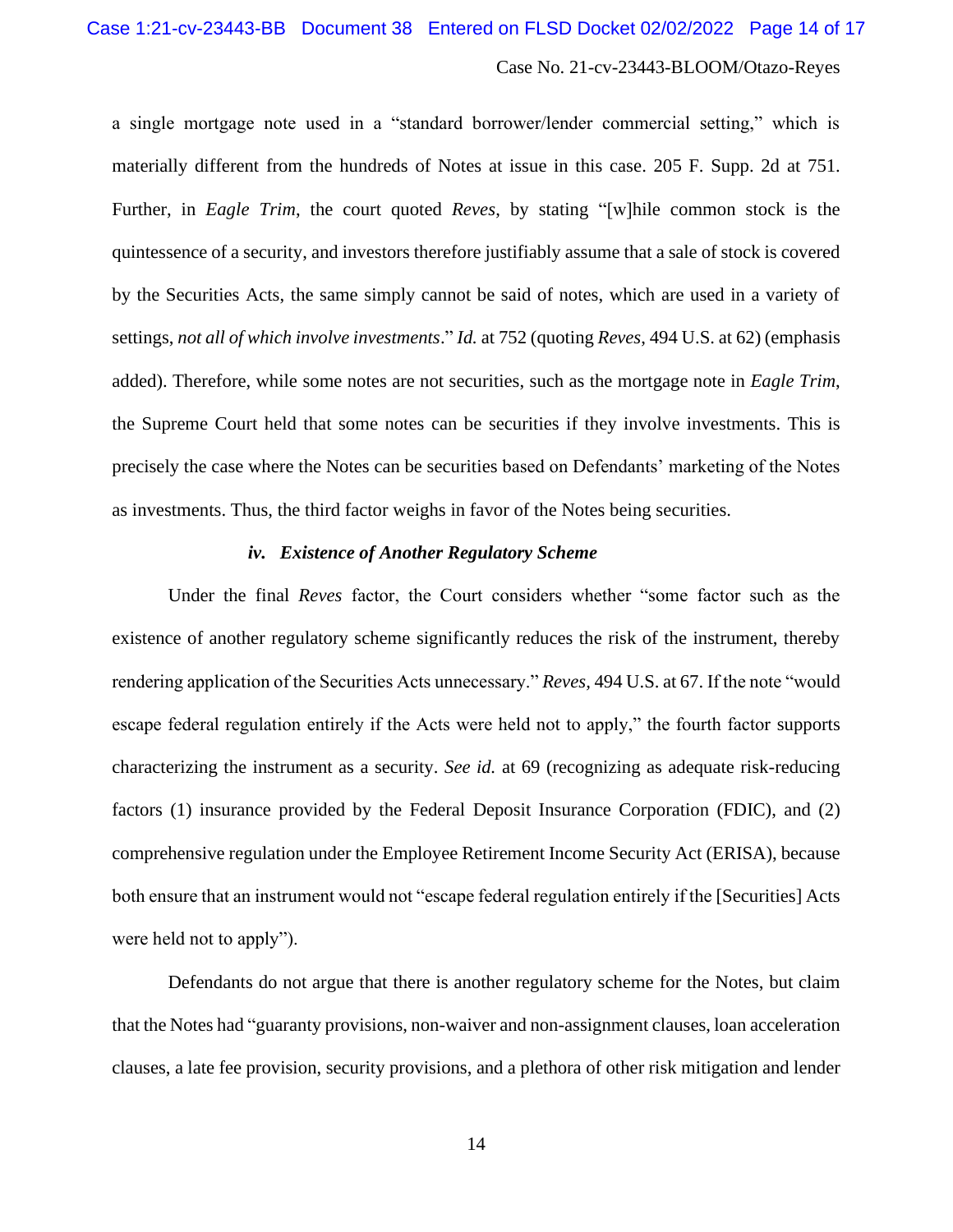protection provisions," which weigh against a determination that the Notes are securities. ECF No. [23] at 10. Defendants also argue that the Notes were negotiated, meaning the main concern underlying the Securities Acts – that the issuer has superior information and investors must rely on inferior market information – is not present in this case. *See id.* (citing *Asset Prot. Plans, Inc. v. Oppenheimer & Co., Inc*., No. 8:11-cv-440-T-23MAP, 2011 WL 2533839, at \*4 (M.D. Fla. Jun. 27, 2011)).

The SEC argues that most of the Notes had no secured interest. *See* ECF No. [28] at 14. The minority of Notes that were purportedly secured by collateral were not secured by any specific collateral. *See* ECF No. [1] ¶ 20. Therefore, the SEC argues that there was no meaningful collateralization to protect the investors. *See* ECF No. [28] at 14.

The Court is persuaded by the SEC's argument. First, Defendants fail to identify a regulatory scheme that could have reduced the risks associated with the Notes. Second, Defendants fail to identify meaningful risk-reducing factors. Collateralization could have helped reduce the risks. But here, as described above, only a portion of the funds tendered under the Notes were purportedly secured. *See* ECF No. [1] ¶ 20. And the security interest in those Notes did not give investors an enforceable lien or security in any particular Sky Group asset, Sky Group receivables, payday loans, or loan receivables. *See id*. In other words, the collateralization appears to be a fiction. *See Wallenbrock*, 313 F.3d 532, 539 (holding that the notes were securities because "the so-called collateralization appears to be a fiction"). To the extent that Defendants argue that other contractual provisions protect the investors, the Court is not persuaded. The Supreme Court stated that the risk-reducing "scheme [must] *significantly* reduce[] the risk of the instrument, thereby rendering application of the Securities Acts unnecessary." *Reves,* 494 U.S. at 67 (emphasis added). Given the illusory nature of the collateralization, the other contractual provisions – assuming they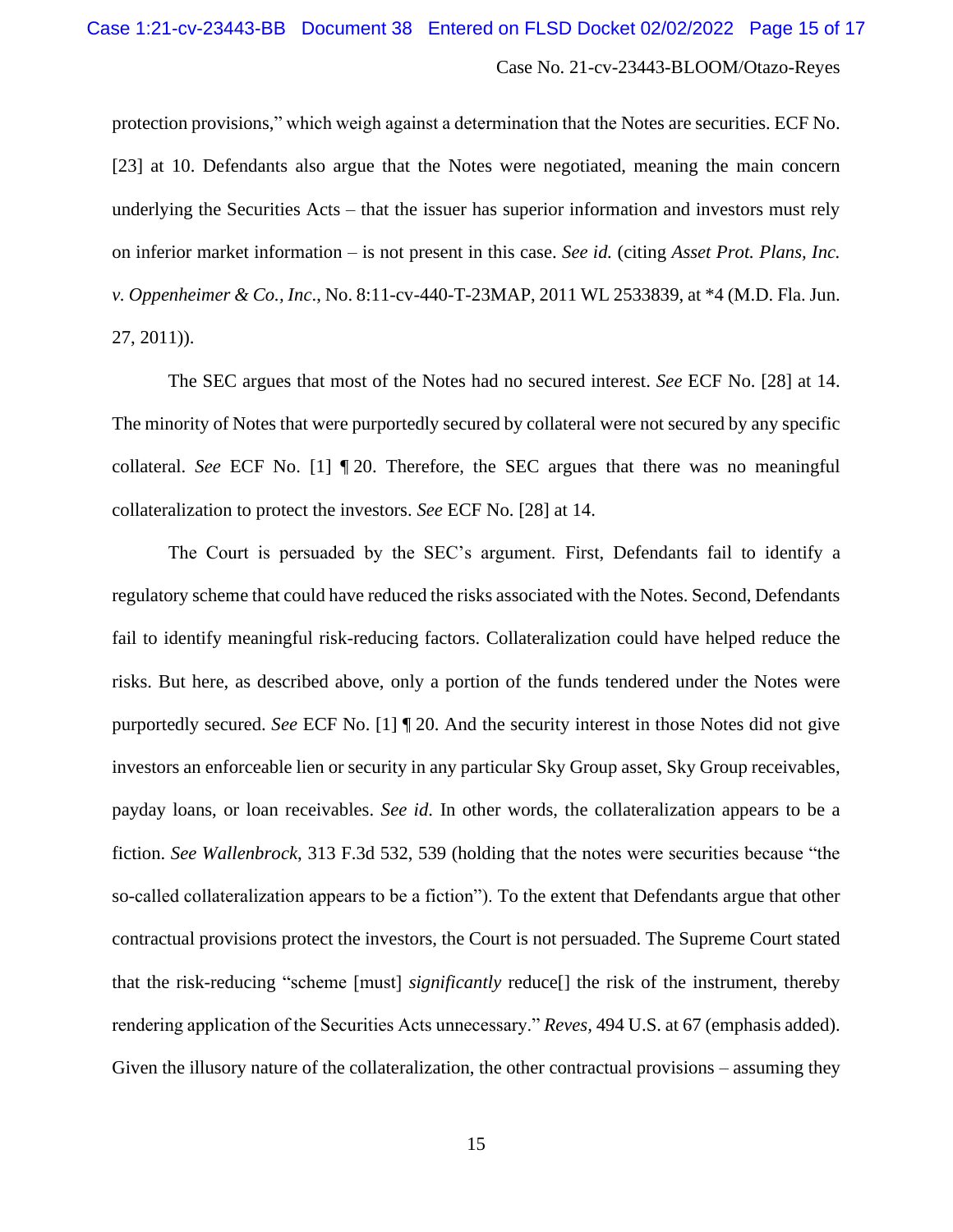are not similarly illusory – do not constitute a scheme that significantly reduces the risk of the Notes such that the Securities Acts are unnecessary.

Further, although the SEC does not address Defendants' argument that the Notes were negotiated, Defendants' argument that negotiation negates the need for the Securities Acts in this case is unavailing. Defendants rely on the fact that the Notes each had different interest rates to argue that the Notes were negotiated, and that, as a result, the Securities Acts are not necessary to mitigate the information disparity that ordinarily exists between the seller and the buyer. *See* ECF No. [23] at 10. However, Defendants' argument requires the Court to make two unsubstantiated inferential leaps. First, Defendants fail to explain in sufficient detail that the different interest rates are, in fact, the result of negotiations rather than Defendants simply offering different interest rates depending on any number of factors such as differing market conditions, different types of investors, and different investment amounts. Defendants effectively ask that the Court infer based on the differing interest rates that all Notes were negotiated. Second, even if the Court were to presume that the interest rates were negotiated, Defendants fail to explain how the negotiations supposedly cured the information disparity that exists between Sky Group and the investors to the extent that the Securities Acts are not necessary. The Complaint notably states that "[m]any of the investors were not sophisticated or wealthy and had limited investment experience." ECF No. [1] ¶ 14. The Court declines to make such inferential leaps in this case. Thus, the final factor weighs in favor of the Notes being securities.

The Court concludes that the Notes do not bear a family resemblance to the exempted notes because each of the factors weighs toward that conclusion. For the same reason, the Court declines to add an additional category to the list of exempted notes. Therefore, the Notes are securities and